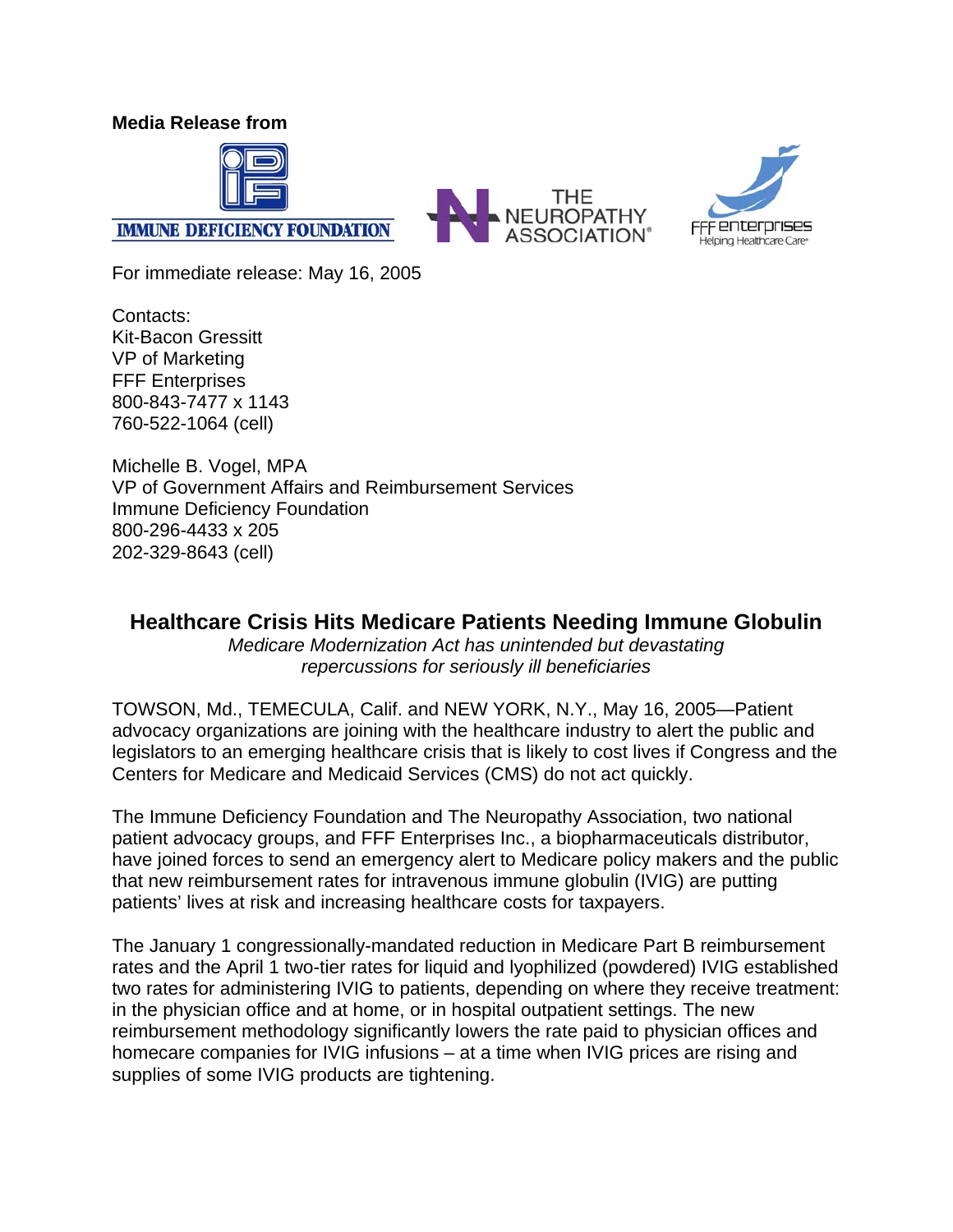The combination of reduced reimbursement, rising prices and tightening supply has created a dangerous situation in which seriously ill, low-income patients with primary immune deficiencies or neuropathies are struggling to maintain access to care – and in some cases are unable to obtain care, causing their health to deteriorate. Because private insurers typically follow Medicare's lead, the problem will likely expand to include private-pay patients who depend on IVIG infusions.

#### **Patients At Risk**

"This is a healthcare crisis for patients whose health – whose lives – depend on regular IVIG treatments," said Michelle Vogel of the Immune Deficiency Foundation, based in Towson, Md. "We have received over 300 phone calls from Medicare patients who can no longer receive their IVIG treatments in their physicians' offices, infusion suites or homecare settings (see attached testimonials). Many of these patients were referred to hospitals that cannot or will not provide their treatment, or that have waiting periods of up to six months. In six months these patients could be dead – essentially because of an inadequately informed decision to lower Medicare reimbursement rates!

"We are hoping that we can draw enough attention to this crisis," Vogel continued, "that CMS, with congressional support, will take immediate action and save these patients' lives."

Patients across the country are calling and writing their representatives, attempting to seek assistance on an individual basis to obtain treatment. Marsha Bond, who lives in Irving, Texas, is an immunodeficiency patient. She has missed her monthly IVIG infusion, and her physician has been unable to convince any of the local hospitals to treat her.

"I'm now two weeks late for my treatment," Bond said, "and I am definitely seeing and feeling the difference. I'm having a lot of symptoms. … I need the IVIG treatments; I'll just continue becoming more ill without them. On the other hand, we're exposed to lots of opportunistic germs in a hospital, more so than we'd encounter in the community, and many hospitals aren't equipped to administer infusions with the same level of expertise that we receive in the doctor's office. So, by going into the hospital to get our treatments, we're taking on a lot more risks at the same time that we're trying to get better. Of course, I can't get treated in any hospital right now, and I'm not sure what I'm going to do. But I can't believe people will sit by, knowing that people will die, before they fix this problem. I pray that not a single one does, but I don't know."

The new reimbursement rate is so low, that physicians cannot continue to provide patient care without putting their practices at financial risk (see attached testimonials). Across the country, physicians are now referring their patients to hospitals, where outpatient reimbursement is higher.

According to Dr. Mark Stein, an immunologist practicing in Palm Beach County, Florida, the reduction in IVIG reimbursement rates for physician offices is not resulting in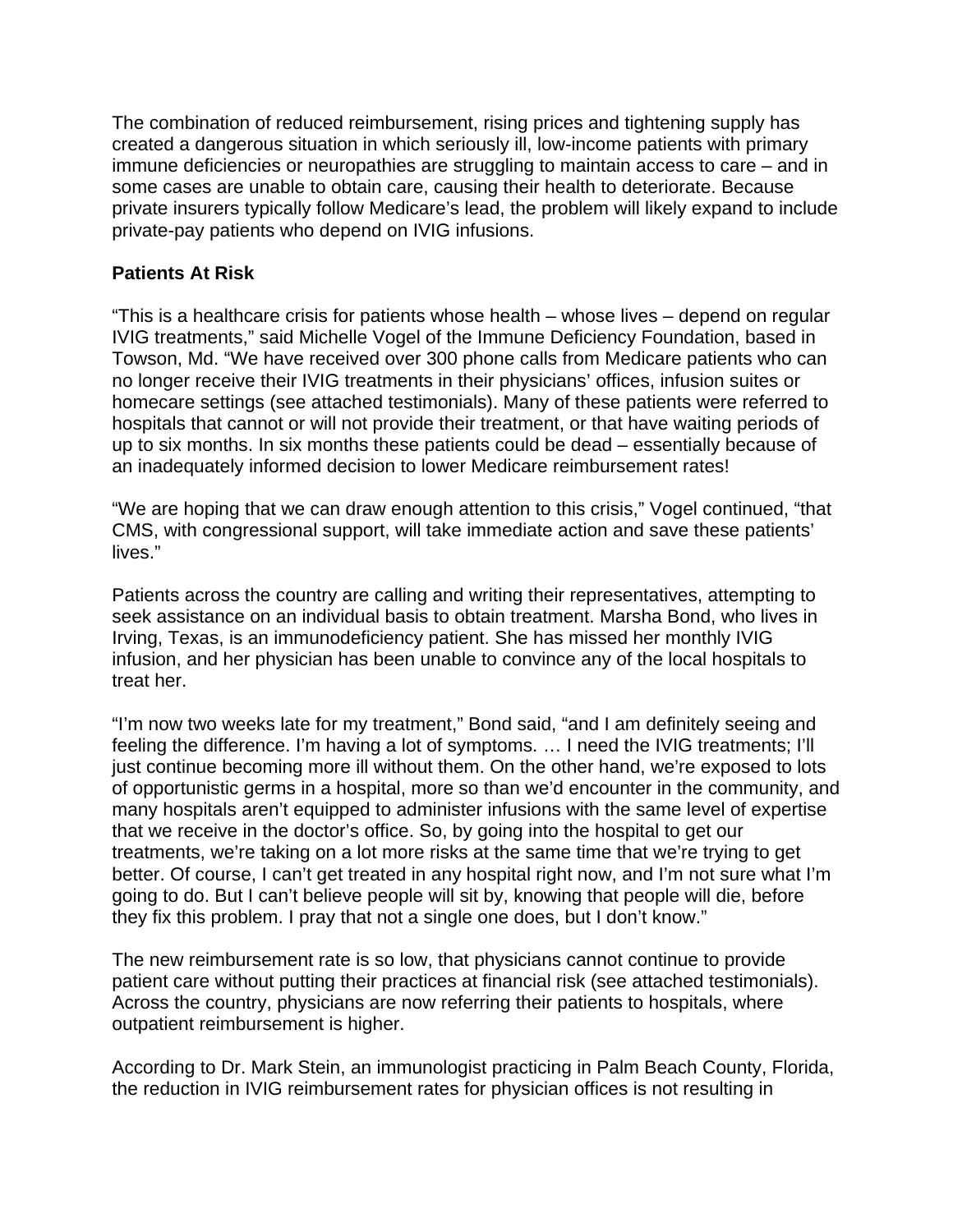reduced Medicare costs. "I have one immunodeficiency patient whose IVIG cost about \$1,700 in my office," Dr. Stein said. "She just received a hospital bill pricing her IVIG at over \$13,000! Any suggestion that Medicare reform is saving tax dollars is a fallacy."

Additionally, if primary immune deficient patients do not receive their IVIG, the secondary infections they will inevitably acquire result in additional healthcare costs, often including expensive hospitalizations.

Providing infusions in the hospital setting also poses additional challenges. Some hospitals are refusing patients, reportedly due to lack of adequate treatment facilities or inadequate IVIG supply. Most hospitals only purchase one type of IVIG (whatever is least expensive when the order is placed), resulting in patients being treated with an alternate product to that recommended by their physicians – and suffering the consequent dangerous adverse effects. And, expensive hospital co-pays are causing some patients to forego their IVIG treatments because they can't afford the higher payments.

One Florida patient, who prefers to use only her first name, Christina, is permanently disabled and on a very limited income. She is now facing hospital co-pays as high as \$649, so she has gone without treatment since February, and her health continues to decline.

"At this point," Christina said, "I'm not going to the hospital for infusions because I can't afford to. If I won the lottery, I would, but I can't afford to waste money playing the lottery!"

#### **The Source of the Problem**

The unexpected consequences of the Medicare Modernization Act and the Part B rate reduction are due to the unique nature of the human plasma products market and a lack of policy makers' understanding of product supply dynamics, according to Patrick M. Schmidt, president and CEO of FFF Enterprises, the nation's largest distributor of IVIG. He equates current market conditions to the onset of an IVIG supply tightening. "Rising demand coupled with a stable production output is creating a tightened supply market," Schmidt explained. "We are seeing escalating prices in conjunction with tightening supplies against a backdrop of reduced reimbursement that, together, are creating this healthcare crisis. This means that physician offices and homecare companies have access only to products that are significantly higher in price than what Medicare now reimburses. The math is simple: It does not equate. And the human toll is just as simple, but wholly unacceptable: We will begin to lose patients if we do not act swiftly.

"The Medicare Modernization Act created two-tier pricing for the same treatment provided in different care settings," Schmidt continued, "and this is having a severe impact on patient care. Additionally, opportunistic distributors are taking advantage of the tightening supply by raising prices above the reimbursement rate for any healthcare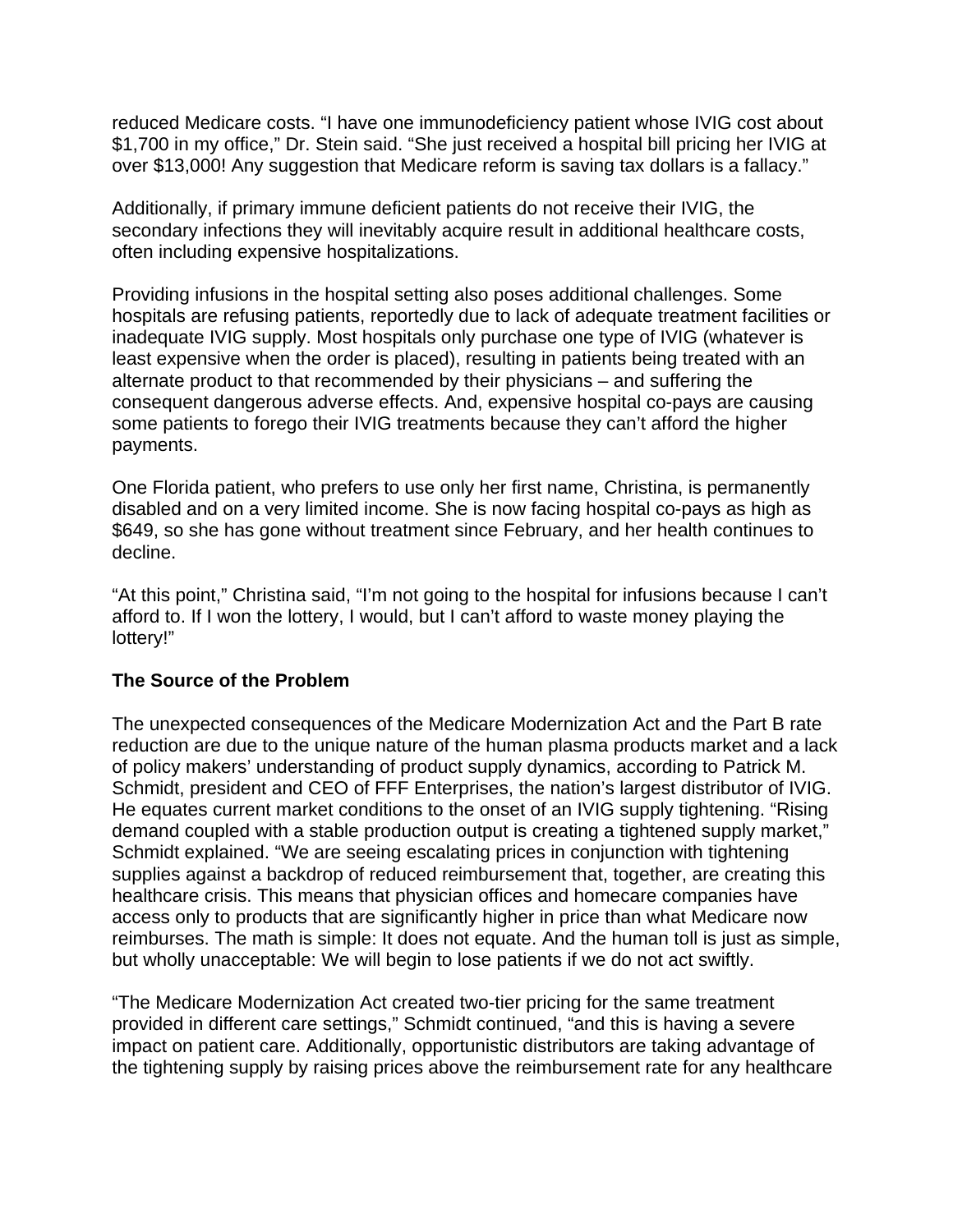setting. This is diverting the once-responsibly priced supply from where it is needed most."

Don Jacob, executive director of The Neuropathy Association, estimates about 5,000 neuropathy patients are treated with IVIG. He believes that the reimbursement problem reflects a lack of understanding about the diseases that are treated with IVIG and the settings in which treatment is delivered.

"Medicare's artificially created disparity in reimbursement rates for IVIG, based on the treatment setting, serves no purpose," Jacob declared. "Paying one kind of provider more than another does a disservice to the patients. It victimizes people who are already victimized by a disease. I know of one man who, without his IVIG, can't get out of bed. This is not like getting mumps. This disease determines if you can lift your arms and legs or not. We know that IVIG enables people, and then to deny them their treatment or make it difficult to obtain, I just don't get it. I cannot imagine that anyone who actually knows anything about this illness and the necessity for treatment would even consider doing what Medicare has done."

#### **The Solutions**

Dr. Daniel Suez is an immunologist, practicing in Irving, Texas. He has been treating primary immune deficient patients for 28 years. He wants a solution to the reimbursement problem that is realistic and best serves his patients. "I think the legislation needs to be rewritten," Dr. Suez explained, "to make it feasible for the reimbursement formula to reflect reality: the vacillating cost of the IVIG, the cost of the specialized equipment for administering it and the cost of the specialized nursing and physician skills needed."

Wanda Mench, a Medicare recipient with a chronic immunodeficiency, has been relying on charitable contributions to fund her hospital co-pay so she can continue to be treated. For her, the solution is a matter of making the patients' lives the priority. "All we can do is take it month to month, and try to get the legislation changed. We have to impress people we can't vote for, and that's hard to do. You feel like your hands are tied. They don't understand the consequences of the bills they are passing. The system just doesn't work right. When you have a committee that's making these decisions, it shouldn't matter where you live, whether you're a Democrat or a Republican. What should matter is that people's lives are at risk."

The Immune Deficiency Foundation (IDF) offers several solutions that would result in realistic Medicare rates, including encouraging CMS to declare a public health crisis or reimburse IVIG as a blood product so that IVIG pricing can revert to the traditional Average Wholesale Price (AWP) methodology. According to IDF's Michelle Vogel, "Patients need access to all brands of IVIG in all sites of care, and reimbursement should never dictate where or if a patient receives their lifesaving therapy."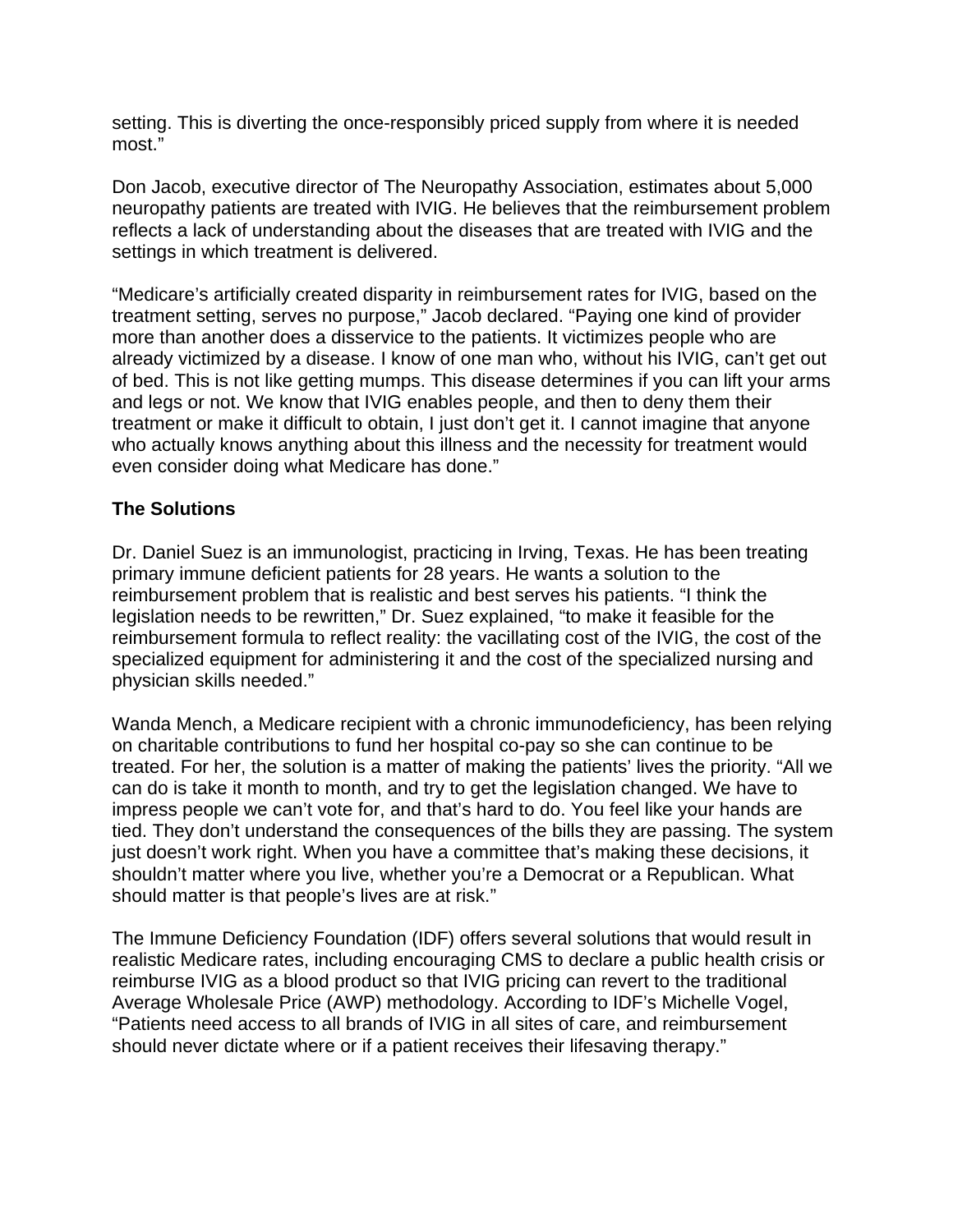Patient Marsha Bond believes the solution is self-advocacy, but as she becomes increasingly ill, she doubts her effectiveness. "I've asked everyone I know to write letters to their representatives, but so far, nothing has come of that," Bond said. "I did get a letter back from Representative Kenny Marchant's office, saying they had contacted Medicare on my behalf and that they would let me know when they hear something. But if it takes too much longer, I won't have any energy left to fight. I'm just hoping with all of us pushing in this direction at once, that something good will fall out of the sky."

# # #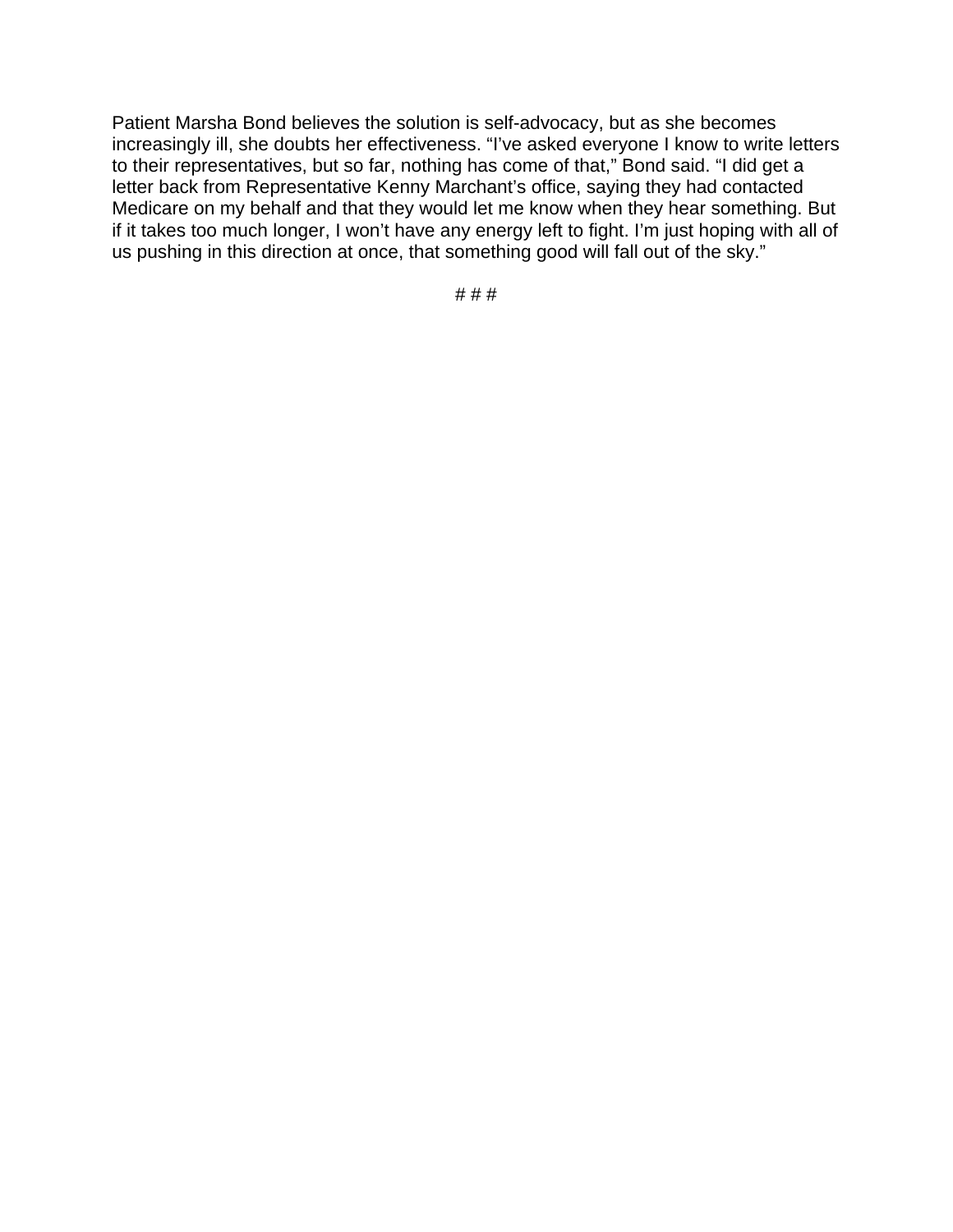





# Physician testimonial: Dr. Robert Dracker

Dr. Robert Dracker is a pediatrician, hematologist and transfusion medicine specialist, practicing in Syracuse, NY. He treats primary immune deficient patients and neuropathy patients, both of whom receive infusions of immune globulin (IVIG), also known as gamma globulin. The reduced Medicare reimbursement rate for office-based IVIG treatment has severely affected at least eight of Dr. Dracker's Medicare patients. His local hospitals cannot easily treat his patients at their outpatient clinics, and the patients are reluctant to be admitted because of the risk of exposure to infections. Dr. Dracker has taken an active but frustrating role, attempting to advocate for realistic Medicare reimbursement policies with the Centers for Medicare & Medicaid Services (CMS) and his state's elected representatives, to make sure his patients are well served.

"In January, the Medicare reimbursement changed. They took most IVIG products, eliminating the most expensive ones, and considered them to be equal – without considering their availability, pricing or specific indications with regard to patient tolerance or medical requirements – and they came up with a reimbursement

*"Of my Medicare patients, I have at least eight who are severely affected. They ended up without treatment for two months* <sup>−</sup> *normally they are treated monthly. Three ended up hospitalized, and now I'm treating the other five of them, because they can't wait any longer or their health will further deteriorate."*

system that doesn't realistically cover the cost of products. We constantly read about healthcare costs going up, but my reimbursement has gone down for four consecutive years in my infusion office.

"I spoke with Dr. Herb Kuhn, at CMS. He said he wished that I, and others like me, had been more involved. They enacted some short-term, interim changes in early February, but with the changes in the reimbursement rates that occurred on April 1<sup>st</sup>, the situation ended up even worse.

"I'm not sure why we are in this situation, but I do know it appears these decisions have been made in an uninformed way. They didn't include all IVIG products, excluding the higher

priced products and disregarding indication for the individual patient; they spoke with manufacturers, not distributors, so the prices they considered were below market value; and, in excluding the most expensive IVIGs, they excluded the preferred products for some patients.

"I asked Dr. Kuhn what I should do for my patients. He said I could use another product, and see if they can tolerate it. Since I know that some patients will most likely have adverse effects, I could not do that in a medically prudent manner.

"The reimbursement we now receive for giving the gamma globulin averages \$93 total. That's for a six- to eight-hour, labor-intensive treatment, including the disposable equipment required for an infusion; a nurse checking on the patient every half hour; and my checking the patient. It does not cover our costs. And the situation will become worse, as private insurers follow Medicare's lead.

"Of my Medicare patients, I have at least eight who are severely affected. They ended up without treatment for two months – normally they are treated monthly. Three ended up hospitalized, and now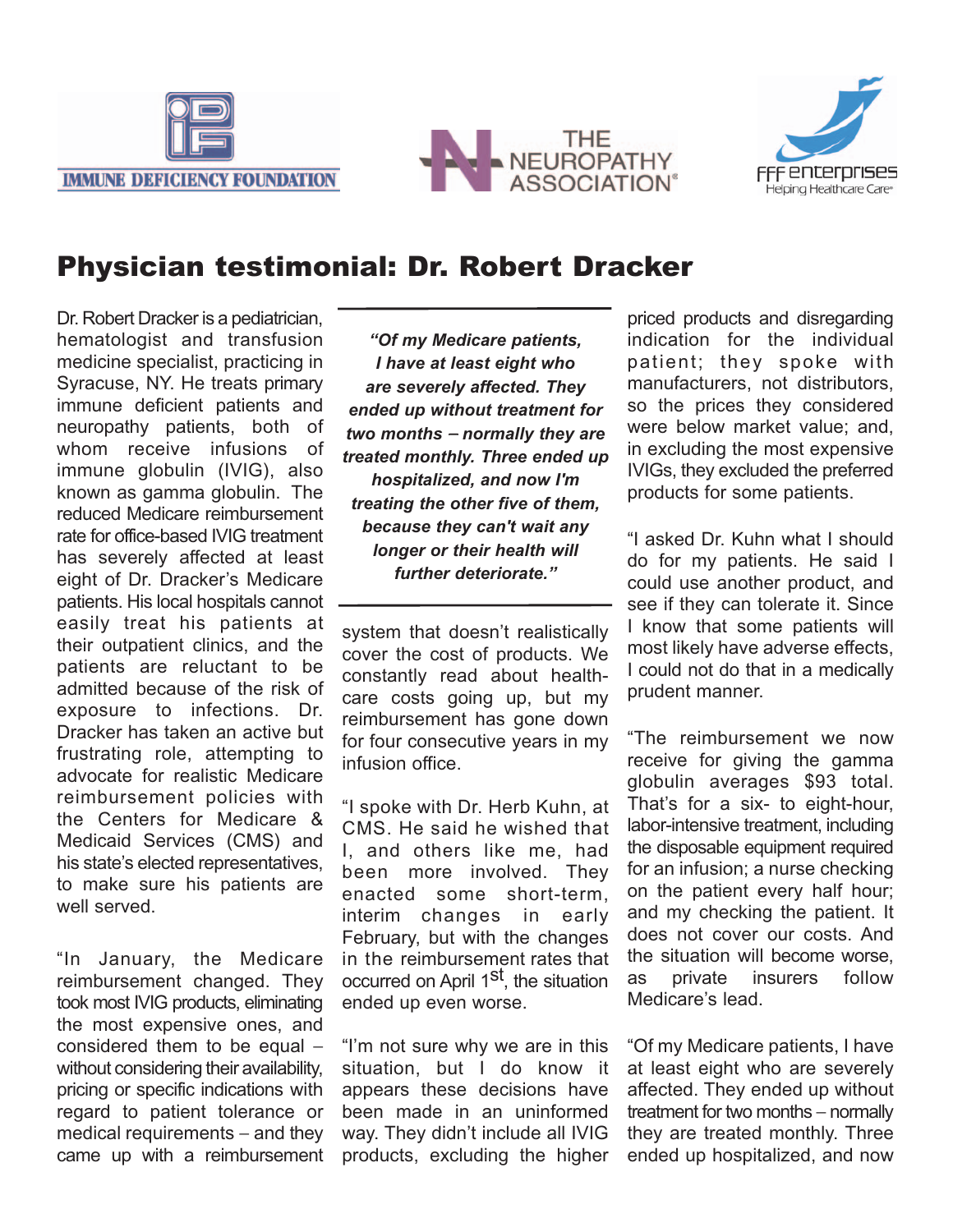I'm treating the other five of them, because they can't wait any longer or their health will further deteriorate. What's worse is they don't want to go to the hospital, because they feel it exposes them to even greater health risks.

"It's a horrible position to be in, when we can't even get reimbursed what we pay for the product, yet we have a duty to our patients, and they want to continue treatments in the safest possible setting. All I want to do is help my patients.

"We are taking a patient group with known high-risk conditions that can be effectively treated by the use of gamma globulin, and we're allowing their conditions to worsen. Imagine the cost of the additional care as they become increasingly sick and are forced into the hospital, experiencing regression in their general health. I feel we are in a healthcare crisis − one that could have been completely prevented."

# Patient testimonial: Marsha Bond

After struggling for years with serious illnesses, Marsha Bond was diagnosed in 1997 with autoimmune disease and in 2004, with primary immune deficiency disease. She is now a patient of Dr. Daniel Suez, in Irving, Texas. Prior to her diagnosis and proper treatment, Bond was very ill, unable to care for herself. Then she began monthly treatments in Dr. Suez' office in February 2005, but, with the reduction in reimbursement rates, the doctor sought treatment for her at a local hospital.

"After the first two treatments at Dr. Suez' office, it wasn't really visible that I was better, but I felt stronger inside, and I felt hopeful. I was so sick before, that any improvement was wonderful! I was scheduled for my third treatment in April, at Baylor Irving Hospital, but they cancelled. Then Dr. Suez contacted Baylor Las Colinas Medical Center, but they wouldn't treat me either. Each time they've cancelled, they've cancelled at the last minute. I have to wonder

*"But I can't believe people will sit by, knowing that people will die, before they fix this problem. I pray that not a single one does, but I don't know."*

why. And, yesterday, I was turned down by a third hospital, Medical City of Dallas.

"I'm now two weeks late for my treatment, and I am definitely seeing and feeling the difference. I'm having a lot of symptoms: sinus and ear drainage, sore throat, chest congestion, chills, high fever, fatigue, severe GI symptoms, swelling, migraines, body rashes and tremors, and believe it or not, my face is broke out in acne!

"I need the IVIG treatments; I'll just continue becoming more ill without them. On the other hand, we're exposed to lots of opportunistic germs in a hospital, more so than we'd

encounter in the community, and many hospitals aren't equipped to administer infusions with the same level of expertise that we receive in the doctor's office. So, by going into the hospital to get our treatments, we're taking on a lot more risks at the same time that we're trying to get better. Of course, I can't get treated in any hospital right now, and I'm not sure what I'm going to do.

"But I can't believe people will sit by, knowing that people will die, before they fix this problem. I pray that not a single one does, but I don't know.

"I thought I was too sick, but I need to fight for myself. I used to be an event manager; I'm a big multi-tasker, a big problem solver; I know how to do this. But, having gone this long being so fatigued and so sick, it has been paralyzing, and I didn't know if I can continue, yet I know I have to. And I'm afraid that I won't have an effect – there are only 50,000 of us with this disease, and I'm afraid we don't make enough noise, we don't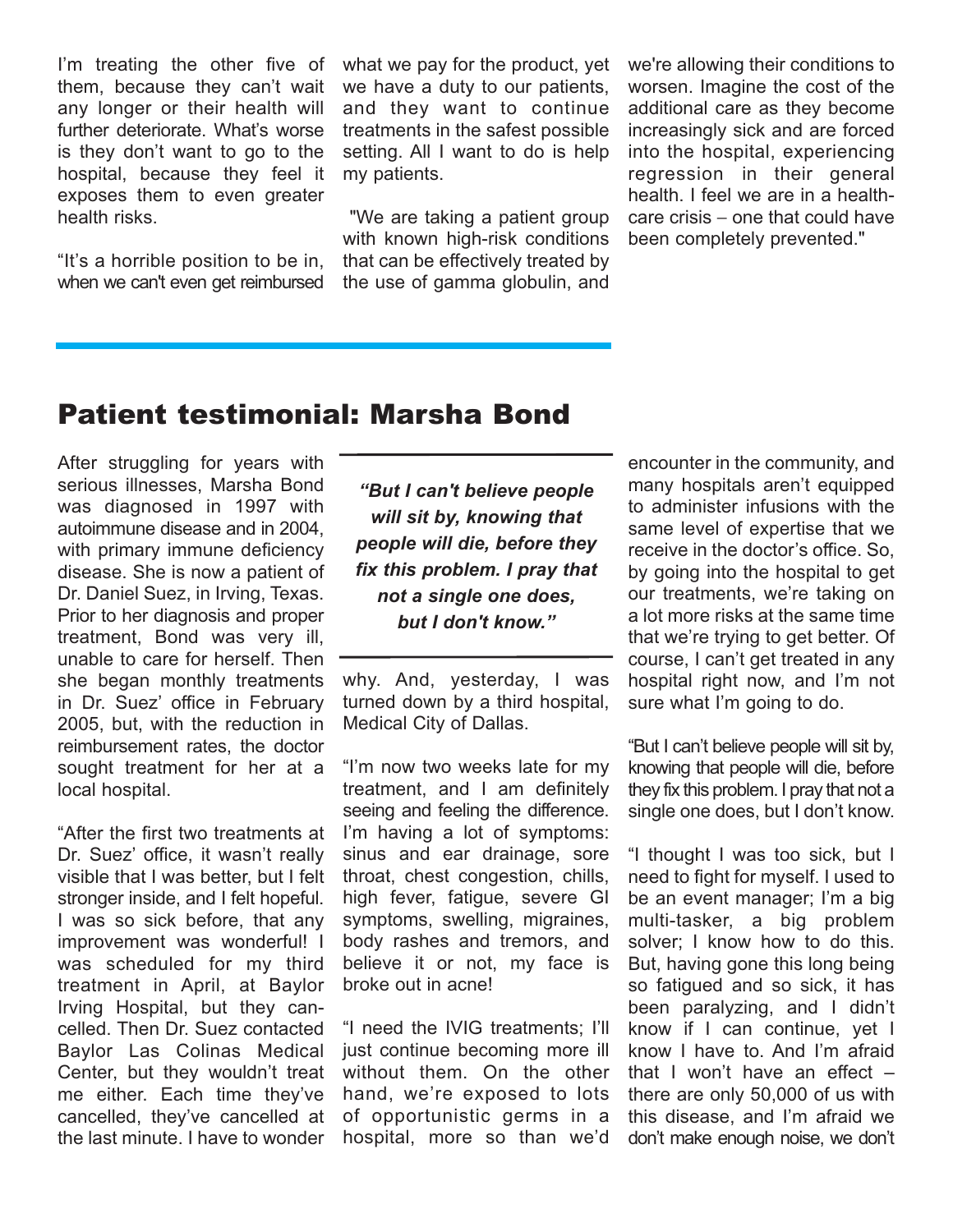cast enough votes to be heard.

"I've asked everyone I know to write letters to their representatives. but so far, nothing has come of that. I did get a letter back from Representative Kenny

Marchant's office, saying they had contacted Medicare on my behalf and that they would let me know when they hear something. But if it takes too much longer, I won't have any energy left to fight.

"I'm just hoping with all of us pushing in this direction at once, that something good will fall out of the sky."

### Physician testimonial: Dr. Mark Stein

Dr. Mark Stein, an immunologist practicing in Palm Beach County, Florida, has been caring for patients with immunodeficiencies for over 15 years. He has watched the dramatic decreases in Medicare reimbursement for intravenous gamma globulin and has become concerned about a disturbing trend in this nation's healthcare.

"We have seen Medicare progressively cut reimbursement for the last four years – to the point that we can no longer continue to infuse our patients in our office. We have about 60 Medicare patients, some without any supplemental insurance. For those patients, finding money to pay the 20 percent co-pay, when they are indigent, is an impossibility. If we were billing the currently authorized \$39 per gram for the least expensive product (which now costs us \$47 per gram to purchase), the patient would pay 20 percent (usual dose is 20 to 40 grams). When the patient goes to the hospital, the hospital is reimbursed \$80 per gram by Medicare. This means the patient will be responsible for 20 percent of \$80 per gram and any other hospital charges for outpatient

*"Medicare is forcing a reduction in the quality of care for patients with primary immunodeficiency diseases. Medicare is supposed to cut reimbursement to the hospital for intravenous gammaglobulin in 2006. If this problem isn't fixed before then, Medicare patients will probably have nowhere to go to receive gamma globulin."*

infusion service. This means they will never be able to afford the hospital co-pay. And it is no better for the taxpayers. I have one immunodeficiency patient whose IVIG cost about \$1,700 in my office. She just received a hospital bill pricing her IVIG at over \$13,000! Any suggestion that Medicare reform is saving tax dollars is a fallacy.

"We now have people who have to go to hospitals that are in inconvenient locations. There are more resistant bacteria in the hospital environment. There are more people who are coughing and spreading these resistant bacteria that you don't usually find in the community. Most hospitals

only carry one brand of intravenous gamma globulin, so many patients have had to switch to a new brand. If the patient cannot tolerate the product at one hospital, they may have to switch doctors so they can be referred to a different hospital that carries the product they need. Some patients can only tolerate one product, so they may have to put up with side effects, or, if that product is not available at any hospital, they won't be able to get their infusions.

"We know that this is an ongoing problem. We have one patient with no secondary insurance besides Medicare, who has been fortunate enough to attract some of the area TV stations to her plight. People made donations, so she can still temporarily afford to receive care in the hospital. She has osteomyelitis of her ankle and could be at risk of an amputation if her gamma globulin were discontinued.

"But we have another lady who has been in the hospital a number of times. She also does not have secondary insurance. Unless she gets on Medicaid, she cannot afford to get her infusions, and she'll probably die of pneumonia.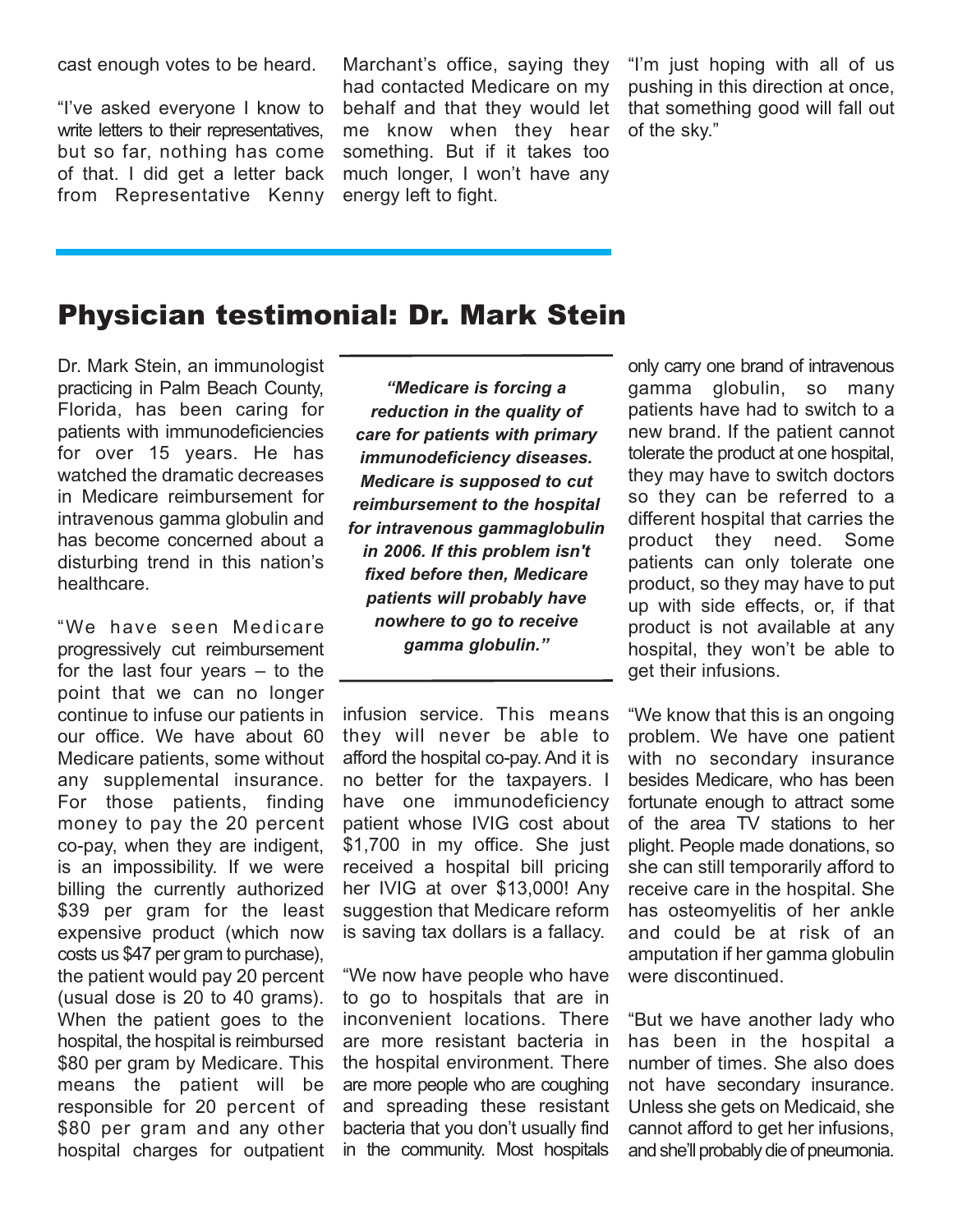"Medicare is forcing a reduction in the quality of care for patients with primary immunodeficiency diseases. Medicare is supposed to cut reimbursement to the hospital for intravenous gamma globulin in 2006. If this problem isn't fixed before then, Medicare patients will probably have nowhere to go to receive gamma globulin.

"Immunodeficient patients are going to be in a class by themselves, the only patients unable to get the care they need in this country. This would be sad; it would suggest that we've slipped into a healthcare system that's worse than what we see in any other western democracies, where people are denied care based on a specific disease state. Is our government saying, 'This is it for you; your life expectancy is limited by your disease state'? The country is essentially eliminating a class of patients, those with immunodeficiencies. These people are few in number, but imagine if this were people on dialysis. Could we deny all dialysis patients their treatment?

"There is a lack of understanding of primary immunodeficiency diseases, what these patients require, and how to make it available, convenient and

affordable. Imposing different pricing for different care settings does nothing for patient care. In fact, it is detrimental to the continuity of care. We need Medicare to appropriately price gamma globulin so that it can again be purchased and administered in all locations. And, doesn't it make more sense to keep people out of the hospital, and allow them to be treated by those who know their cases, who can closely monitor them and provide an environment that protects them from resistant bacteria?"

### Patient testimonial: Wanda Mench

Wanda Mench, a Medicare recipient, has a chronic immunodeficiency and began receiving regular IVIG infusions in 2002. Until January 2005, she had no problem obtaining treatment in her physician's office, and the IVIG helped keep her functioning. When Medicare reimbursement rates were reduced in January and then again in April, Wanda could not afford the hospital co-pay. Her daughter, Heather Mench, attracted television media attention to her mother's plight and, through the contributions of generous community members, Wanda has been able to obtain treatment in her local hospital.

Wanda: "I'm due for my treatment tomorrow, I'm going to the hospital, but I'm apprehensive. I don't know how long I'll be able

*"I don't know how long I'll be able to afford the treatment, but if I don't get the treatments, I'm looking, at the very least, at an amputation of my leg, and it could be worse."*

to afford the treatment, but if I don't get the treatments, I'm looking, at the very least, at an amputation of my leg, and it could be worse.

"It's absurd for Medicare to think that a doctor could do this in an office without paying for the costs of doing it. Yet they're paying twice as much to the hospital, where I can't even get my product, and I don't know what will happen.

"All we can do is take it month to month, and try to get the legislation changed. We have to impress people we can't vote for, and that's hard to do. You feel like your hands are tied. They don't understand the consequences of the bills they are passing. The system just doesn't work right. When you have a committee that's making these decisions, it shouldn't matter where you live, whether you're a Democrat or a Republican. What should matter is that people's lives are at risk."

Heather: "It's frustrating. This is my *mom*. And the government is deciding how to classify a drug and how to pay the provider – and whether my mom will live or not. It seems that no one who has the power to change things is willing to change them. We're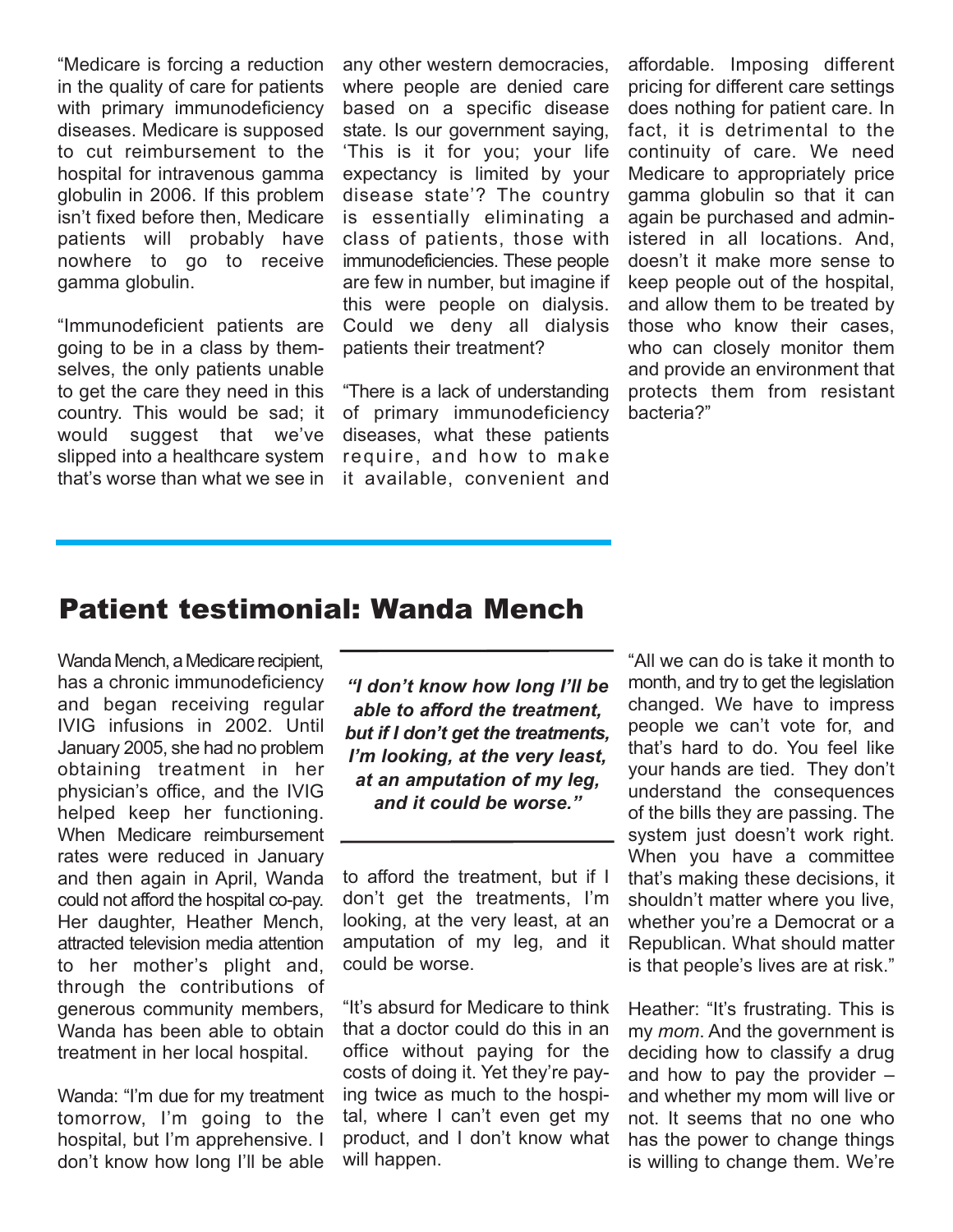going month to month on the generosity of people who are sending contributions because they saw our story on TV. So we don't know whether she'll be able to continue getting her treatment.

"I don't have any respect for our system. I don't think it values people's lives. If you are ill, then you are a throwaway, you're just an expense and your life has no value.

"Right now, our only way of getting her treatment is through the donations of others and a whole lot of prayer.

"Fixing this will take a lot of persistence, a lot of people being willing to speak out and say,

'This is a problem and we aren't going to accept it. We aren't getting what we need, but this is our government, and we aren't going to stand for this. It is just unacceptable.'"

## Physician testimonial: Dr. Daniel Suez

Dr. Daniel Suez is an immunologist, practicing in Irving, Texas. He has been treating primary immune deficient (PIDD) patients for 28 years. The new Medicare reimbursement rates have damaged his doctor-patient relations and hindered his patients' access to treatment in the most therapeutic setting.

"Primary immune deficiency disease is a rare condition. I have 10 Medicare PIDD patients. I was able to find local solutions for four patients who live outside of the Dallas/Fort Worth area, but we have six patients living in the Dallas/Fort Worth metroplex area who are waiting to be treated.

"I have privileges at four hospitals, and I'm fighting to get these six patients treated, but the hospitals' administrators are refusing to allow me to treat these patients in their respective hospitals. I think it has to do with a lack of experience with PIDD patients, and the feeling that this is too much of a responsibility. One

*"If these patients don't receive their treatments, it is a life-threatening condition. This disease is so debilitating without treatment, frequently leading to disabilities and chronic mental depression."*

hospital administrator said that the patients must be treated in an intensive care unit and that they do not have the personnel to deal with it. This is absolutely not necessary. PIDD patients can be treated in an outpatient department. I also think that there is some financial concern and that the hospital administrators may believe that the patients would be using too much of the hospital resources. Hospital pharmacies normally keep a low IVIG supply, as it is not commonly used. The concern may be that as more PIDD patients require treatment in the hospital, it will potentially drain their cash flow.

"The purpose of IVIG therapy is preventative. It's been five weeks since their last treatment. They require treatments an average of every three or four weeks, so by now my patients are exposed to potentially lifethreatening infections, and the longer they wait for treatment, the lower their antibody levels and the greater the risk of serious infection. If they develop a severe infection, then they'll be hospitalized, but then it could be too late. Normally, PIDD patients should not be treated in the hospital, because there is a higher risk of exposure to germs in a hospital. Yet according to the new legislation, Medicare doesn't cover the cost of treating them in my office, and the hospitals don't have the experience to treat these patients. What is the logic of this?

"If these patients don't receive their treatments, it is a lifethreatening condition. This disease is so debilitating without treatment, frequently leading to disabilities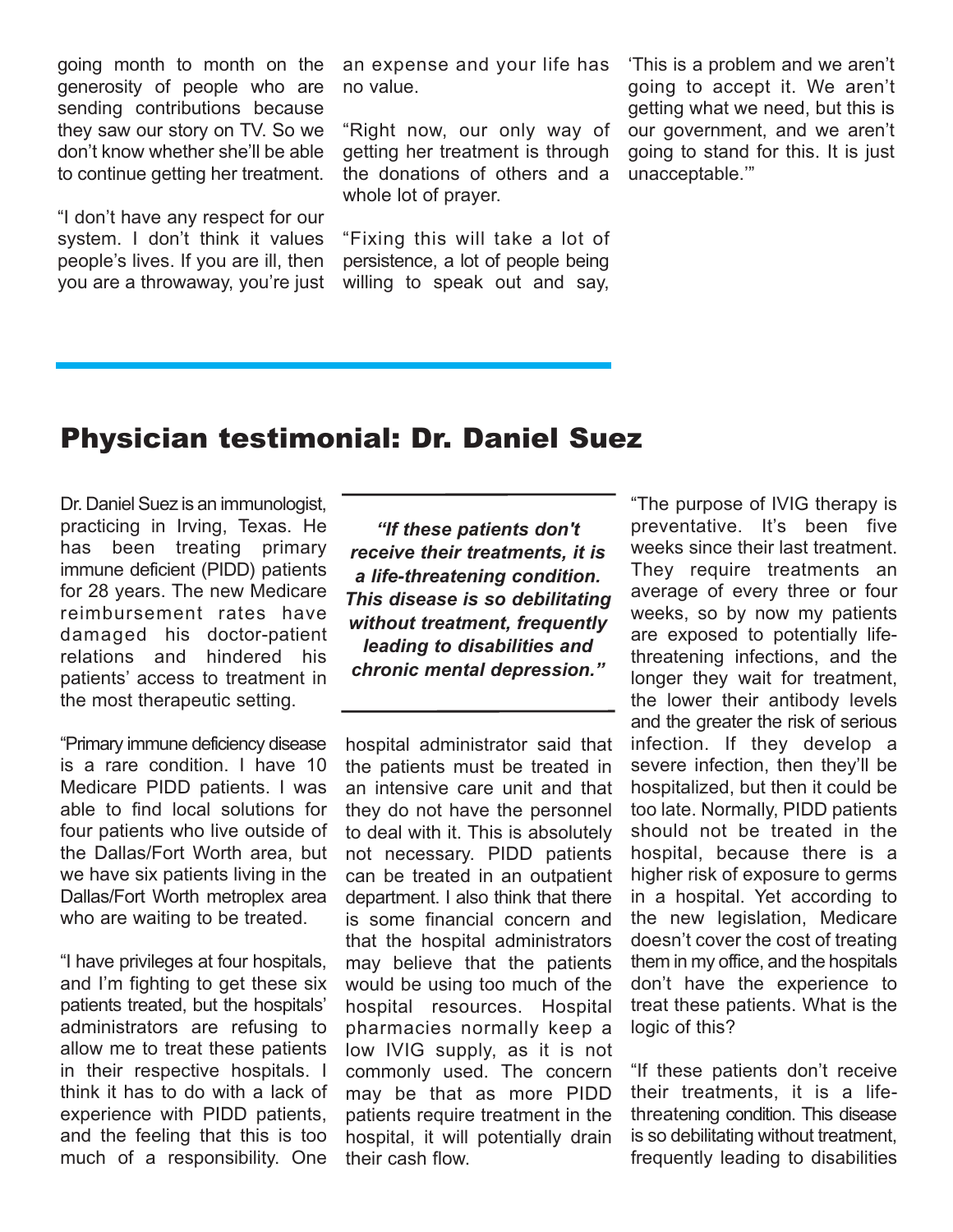and chronic mental depression. I would not be surprised, if they are not treated, that PIDD patients may develop serious complications with potentially fatal outcomes.

"Somebody didn't think it through. In determining reimbursement, CMS disregarded the various related factors reflecting real costs. In the last six months alone, there has been a dramatic surge in the cost of the IVIG, which is not reflected by the new formula, and, hence, the patients cannot receive their treatment.

"I think the legislation needs to be rewritten to make it feasible for the reimbursement formula to reflect reality: the vacillating cost of the IVIG, the cost of the specialized equipment for administering it and the cost of the specialized nursing and physician skills needed. This, in order to re-establish physicianpatient relations that have been seriously damaged and to allow PIDD patients to receive their treatments at specialty clinics and avoid potential adverse outcomes."

## Patient testimonial: Linda Swim

Linda Swim, who lives in Irving, Texas, has common variable immune deficiency. She began IVIG therapy in 1996, and has been a patient of Dr. Suez for two or three years. Swim normally receives monthly infusions of IVIG to boost her immune system and keep her healthy and independent. Swim explained what has happened to her since the Medicare reimbursement rate for IVIG was reduced on April 1.

"My last treatment was March 29<sup>th</sup>, and now I'm being denied treatment: The doctor's office can't treat me because Medicare doesn't pay enough for my IVIG, and the hospitals, Baylor Irving and Baylor Las Colinas, won't treat me. My doctor told me they said they didn't want to take the responsibility for it. Las Colinas sent a fax stating that they would not take on the responsibility.

"It ought to be against the law! If the doctor orders the treatment,

*"I'm afraid I will end up back in the same condition I was in before I started my IVIG treatments. I'll get infections and not be able to fight them. I won't be able to care for myself or provide for myself. I don't know what I'm going to do."*

and if the patient has Medicare, the hospital should have to give you the treatment.

"Before I began my IVIG treatments, my condition was so severe that I was in bed all the time. I was so weak, that I could not get out of bed except to go to the bathroom. I had to stop working. I could not do anything for myself. It was terrible. They sent me to a specialist and I was finally diagnosed. Then I started treatment, and it still took a long time, months – almost a year, for the treatment to begin to work, because I had been so sick.

"I need my treatments to stay healthy, and I would go to the hospital, but I'm also fearful of going to the hospital, because of the exposure to infections. But now they won't even take me. It's not fair to us. We are very sick people, and they are denying us lifesaving treatment. It would be like taking insulin away from a diabetes patient or taking chemotherapy away from a cancer patient, though they wouldn't do this to a cancer patient. But they can get away with taking away our treatments, because so few people know anything about our disease.

"We should be able to continue to get the treatment in our doctor's office. He monitors us and makes sure we don't have side effects – you can have lifethreatening side effects. They know what to look for, and they keep us away from other patients with infections that can make us sick. They know how to mix the IVIG, how to infuse it.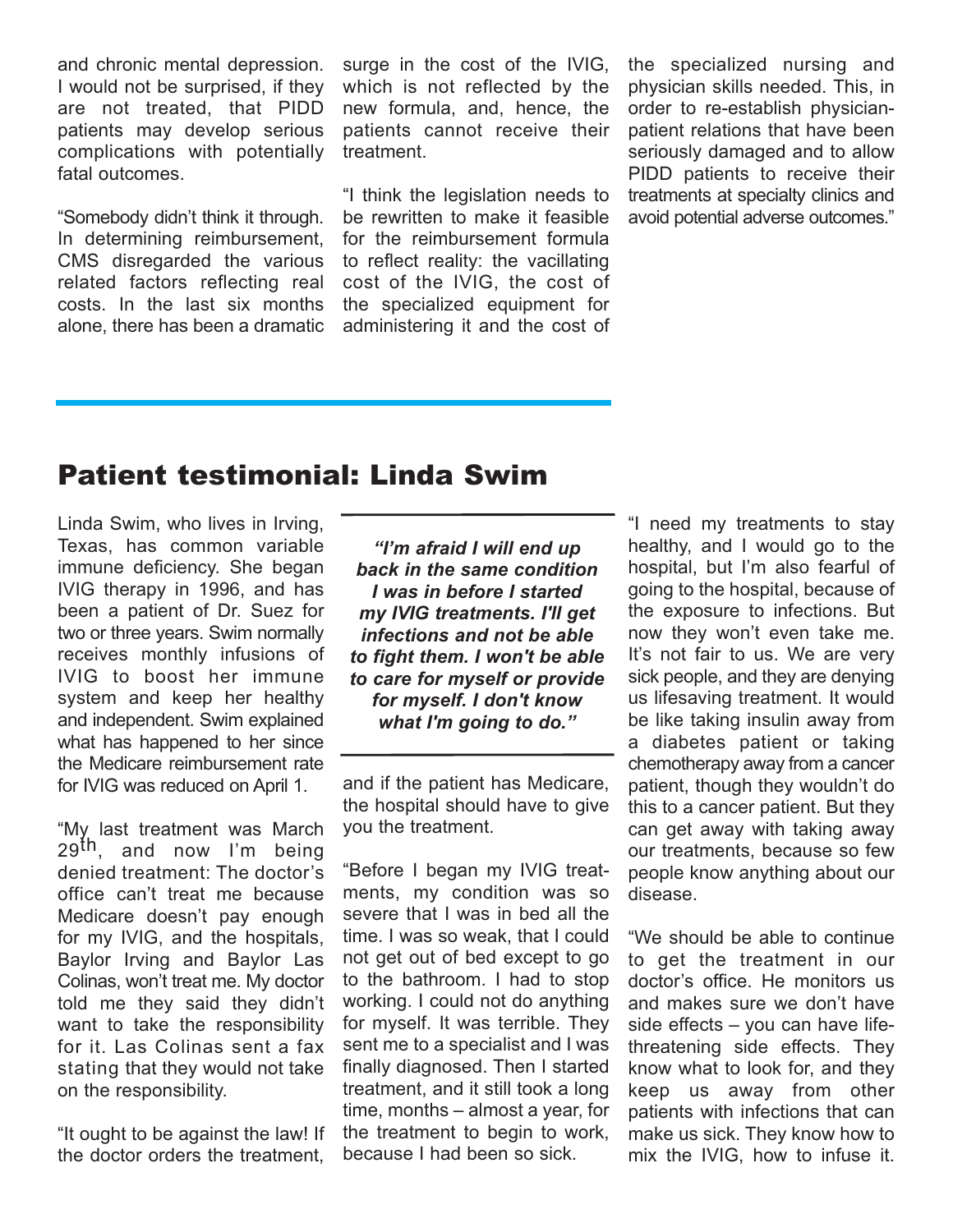Whereas, at the hospital, they think it's just another IV treatment, which it is not. So, I can understand why the hospitals don't want to treat us.

"Now, I'm afraid I will end up back in the same condition I was in before I started my IVIG treatments. I'll get infections and not be able to fight them. I won't be able to care for myself or provide for myself. I don't know what I'm going to do.

"And I'm too young to end up in

a nursing home," Swim managed to chuckle. "But without the IVIG, I'll only get worse. And, if I end up in a nursing home, it'll cost the government even more than if they'd just let me continue getting my treatment at my doctor's office!"

## Physician testimonial: Dr. Robert Hostoffer

Dr. Robert Hostoffer is an immunologist in private practice in Cleveland, Ohio. He currently has 20 Medicare patients, whom he has continued to treat, despite the Medicare reimbursement rate reduction for office-based infusions of IVIG.

"We still are caring for the patients here in the office. It's at breakeven to a loss. I don't know how much longer we can – maybe another month or two.

"If the situation does not improve, we're going to try to get them treated in the hospital setting, that's our only option – homecare companies don't want Medicare patients. But what will end up happening is, we can slip them under the hospitals' radar for a couple infusions – but once the hospitals start feeling the financial crunch, they won't want to continue treating them. They don't want the risk.

"The patients are very worried. They've asked me to be their representative, but they're all worried. At the hospital, they may not get the right IVIG product and there won't be a doctor there to attend them. They're at high risk for other problems, but

*"If you move the patients away from the doctor to a hospital, if the doctor doesn't get to see them regularly, serious problems will be missed. For instance, patients with common variable immune deficiency have a 600% chance of developing lymphoma or leukemia."*

they won't be able to see me on a regular basis.

"If you move the patients away from the doctor to a hospital, if the doctor doesn't get to see them regularly, serious problems will be missed. For instance, patients with common variable immune deficiency have a 600% chance of developing lymphoma or leukemia. If I don't see them for six months, that could be missed, but I would still be liable.

"There are a number of forces creating this problem. First, Medicare created different prices for different care settings – I've never seen that before. It doesn't take into consideration quality of care.

"Some of the problem is caused by secondary distributors – they are going off the wall with this. If we had a secure purchase place, a portal for PIDD only, something approved by Medicare that didn't over-inflate the prices, we could purchase there at reasonable prices. Or if doctors could buy directly from the manufacturer, that would also be a partial solution.

"Third, we've been hearing about an IVIG shortage, but I'm not sure there is one. If manufacturers are holding back product, Congress needs to look into it. Or, if there really is a shortage, we should bring another product into the country and get it approved as quickly as possible.

"The long-term impacts of this situation are very serious. We have so few immunologists now, and, if inadequate reimbursement eliminates the doctor's office as a treatment component, you'll end up with no immunologists. If you damage the profession, that damages the patients' quality of care. And, in ten years, there won't be any patients."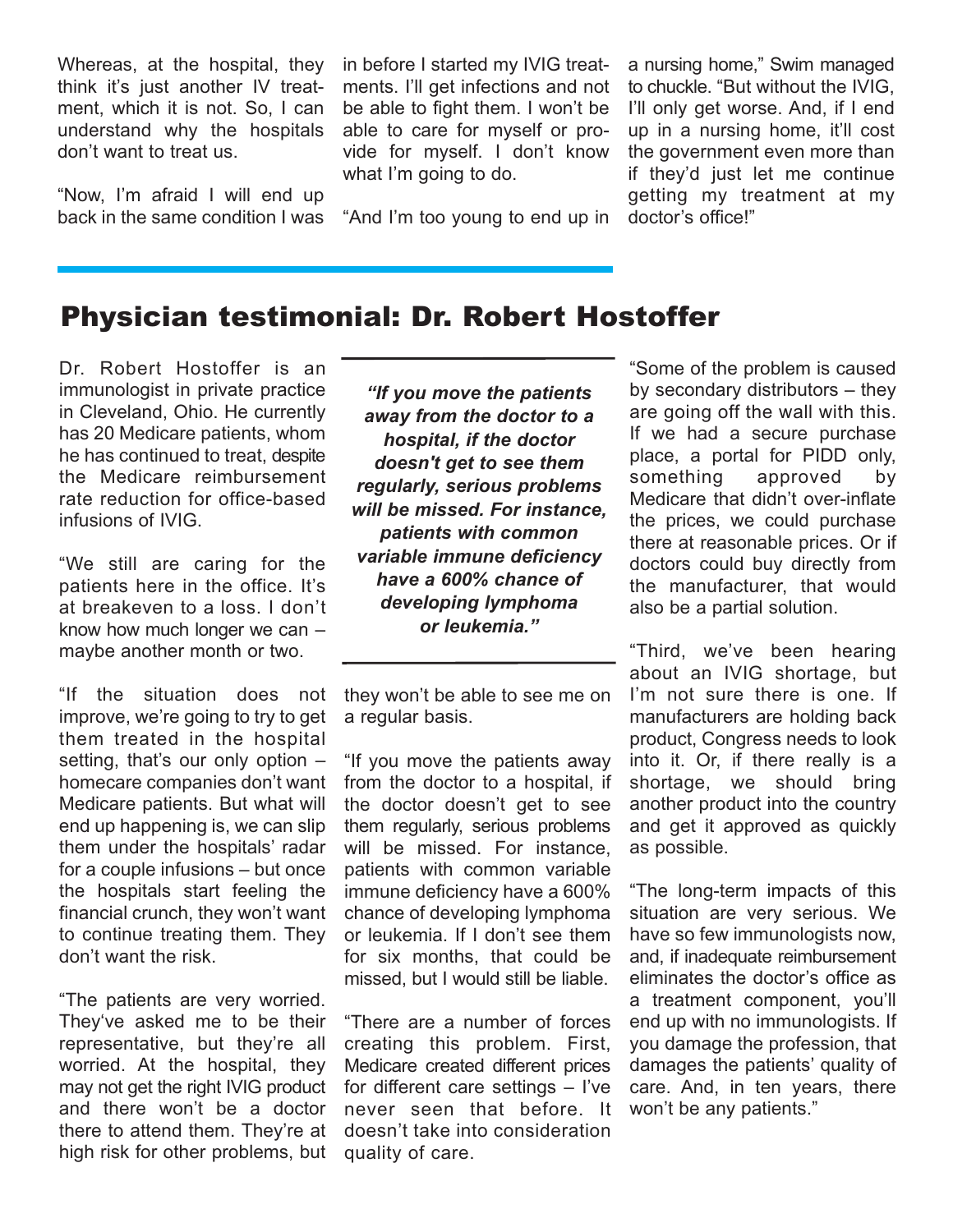# Patient testimonial: Christina

Christina, who asked that only her first name be used, has common variable immune deficiency, and she has been treated with gamma globulin for about eight years. She received her first hospital infusion at the end of December and her second one was the beginning of February.

"I asked the hospital if they could forgive the co-pay, but I didn't get much of an answer. Then the first bill came for about \$320, and then I got a bill for \$649. I can't afford it. I'm on disability. I just don't have the energy to work, because I'm so sick. So I haven't had an infusion since very early February.

"In the past couple of months I've had two bugs, one I'm still getting over. I'm very vulnerable to everything. If I'd had my

*"I've only seen my doctor once since February, but he can't do too much, because his hands are tied. Things were so much better before; they could be so much better now, but I feel helpless to change it."*

infusion, I wouldn't be coping with this. The little energy I have is taken away when I come down with something.

"Now I am trying not to go out into public too much. I avoid crowds. If someone sounds as though they're sick, I apologize and back away. There's a tendency not to be as social as much as one might want anyway, because of the memory impairment associated with this disease.

"I've only seen my doctor once since February, but he can't do too much, because his hands are tied. Things were so much better before; they could be so much better now, but I feel helpless to change it. I would ask Medicare to please consider people who need care and can't afford it. Please have some kind of plan to help us. Please don't make such drastic changes without considering all the ramifications on us.

"At this point, I'm not going to the hospital for infusions because I can't afford to. If I won the lottery, I would, but I can't afford to waste money on the lottery! I just hope for the best, though I don't know what the future will hold."

## Patient testimonial: Christian Donoghue

Christian Donoghue has chronic inflammatory demyelinating polyneuropathy and chronic immune deficiency. So far, he has been able to continue receiving treatments in his physician's office, but the infusions have become less frequent.

"When the reimbursement rate was decreased, I became very concerned because I wasn't able to access treatment with

*"This goes right to my core, and it burns. There needs to be more fiscal responsibility and accountability in our system, and we need to put people's health first."*

the frequency I need to stay as physically fit as I should with a chronic illness. My normal treatment is every four weeks, but I just went over six weeks. Initially, I experienced a lot more prickling and numbness. Then I began a slow decline in muscle strength. I just got my treatment today or it would have gotten worse.

"Without the IVIG, I become more lethargic and run down than normal. If it goes too long, the weakness affects my ability to ambulate and I can actually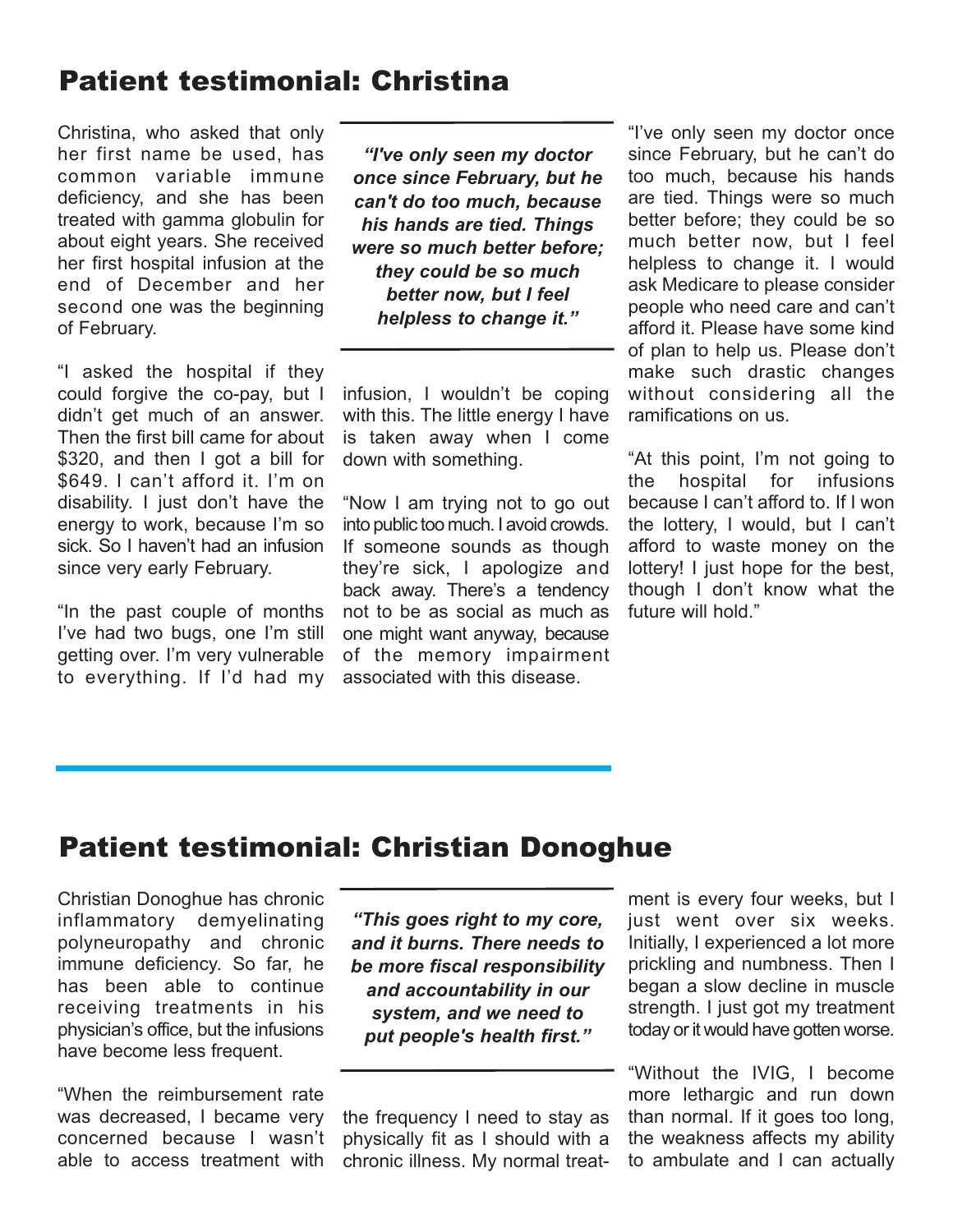go into partial paralysis.

"We have great medical care available in the Unites States, the best you can get. But the channel to it is cumbersome with a bottom-line business approach. A lot of the costs are exorbitant and inflated. And, if you're forced to go to the

hospital for treatment, the costs are much higher than in my physician's office, so the system spends more money than is necessary. This is a terrible dysfunction in our healthcare system. It's a waste of money – and the patient's health pays the cost. "This goes right to my core, and it burns. There needs to be more fiscal responsibility and accountability in our system, and we need to put people's health first."

### Clinician testimonial: Rob Hirsh

Rob Hirsh, a registered pharmacist and president of SBH Medical, a specialty pharmacy, is associated with a hospital-based outpatient clinic and numerous physician office-based infusion centers that provide IVIG to hundreds of neurological patients yearly. Approximately 20 to 25% of the population being treated represents Medicare recipients. As of April 1, 2005 the Medicare reimbursement rates have been significantly reduced to such an extreme, that actual product costs far exceed reimbursement. These patients are now being referred to hospitals, but the hospitals are ill prepared to treat them – for lack of appropriate IVIG products and staff.

"We've been involved in large outpatient neurology clinics for many years. We know how hard it is to get product and how much it costs, so we're dealing with this problem as best we can but the situation isn't good.

"In January, when the first

*"As a clinician for 30 years, this situation is very disturbing. We have created a very cost-effective and safe platform for delivering high-tech infusion therapies to patients. Now we are shifting the care back into the hospital where traditionally, costs are higher and not as convenient for the patient."*

Medicare cuts came, we were led to believe that CMS was going to review the reimbursement rates and we'd see an improvement in the second quarter. The second quarter came, and we saw yet another significant cut in reimbursement. Now we have been put in a situation that leaves us no alternative but to discontinue providing services to the Medicare population of neurological and immune deficiency patients being

treated with immune globulin.

"As a clinician for 30 years, this situation is very disturbing. We have created a very cost-effective and safe platform for delivering high-tech infusion therapies to patients. Now we are shifting the care back into the hospital where traditionally, costs are higher and not as convenient for the patient.

"And, the private insurers follow Medicare guidelines. We're expecting them to drop their rates soon, also. So, basically we're being driven out of the business of caring for patients. And where will these patients go?"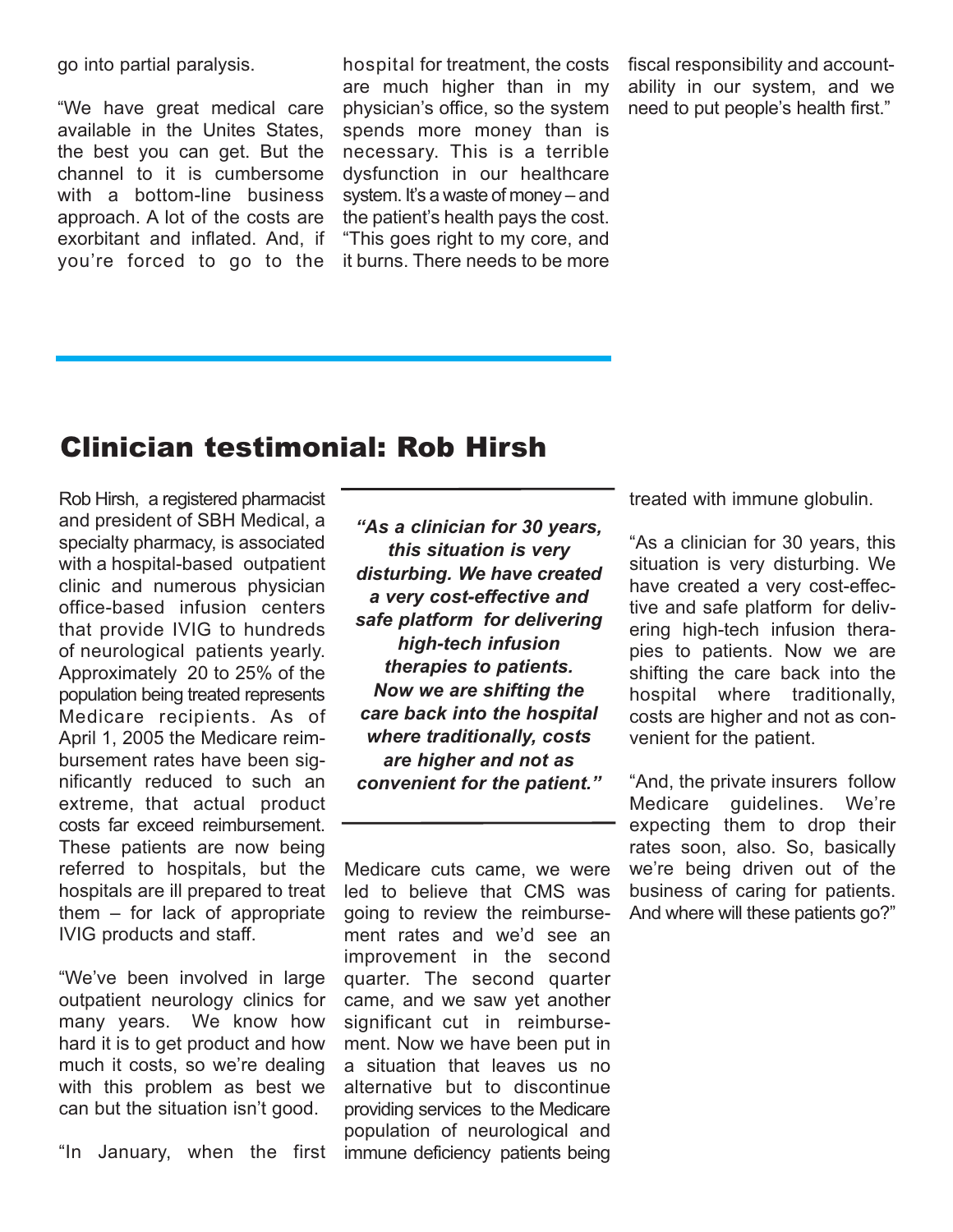# Patient testimonial: Brook

Brook, an immunodeficient patient in Palm Beach County, Florida, recently had her first hospital infusion. She was treated so poorly, she is afraid to use her real name publicly, but she wants people to know what happened to her.

"For more than 15 years, I've normally received my IVIG infusions in my doctor's office, but I just had to have my first infusion in a hospital. It did not go well.

"I had put a numbing cream on my hand that I always use at the infusion site. The nurse told me she didn't ever want to see it on me again, and she wanted to know why it was on my hand. I explained that that was where I always get my infusions. She said she'd give me my IV any

*"By the time I was finished I was having reactions* <sup>−</sup> *shaking, confusion and a headache that lasted all night and the next day."*

place she wanted, not necessarily on my hand, but I've had it there for 15 years.

"She asked me how long my infusions last, and I told her it was usually around eight hours. She said that it has to be done on her shift and that the hospital's protocol was four hours. I explained that it takes longer for me, because I have allergic reactions if the infusion is too fast. She just said that four hours was their protocol, and

she proceeded to set me up for four hours. By the time I was finished I was having reactions – shaking, confusion and a headache that lasted all night and the next day.

"She took the IV off, and I asked her to use Coban to hold the gauze down to cover the infusion location, because my skin is so sensitive. She said they didn't have it, so I gave her some of mine. When I asked another nurse about the shaking, she said, 'What do you want me to do about it?'

"My next infusion should be next week, and I'm not too happy about going back there."

### # # #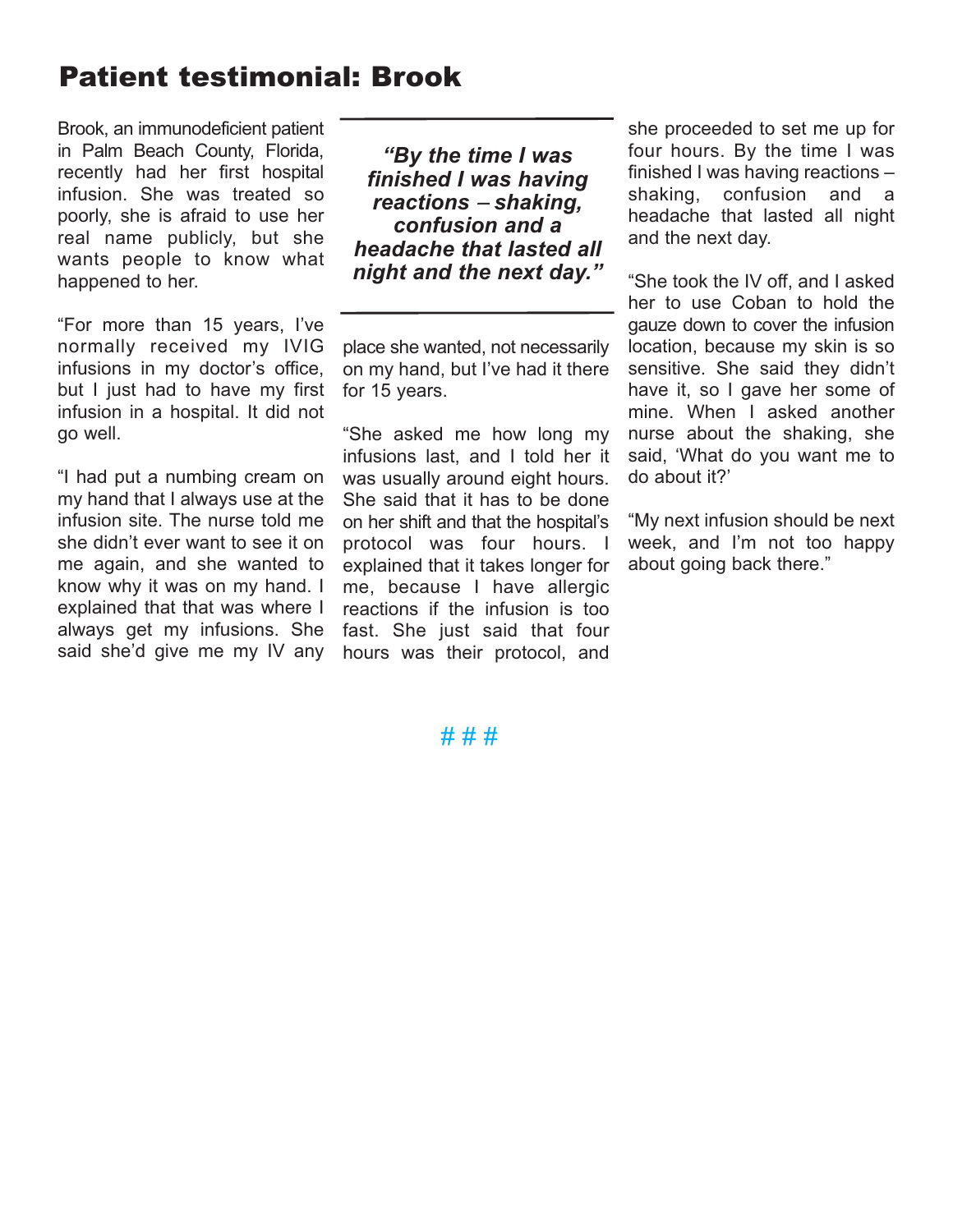





### **Fact Sheet: Diseases Treated with Immune Globulin (IVIG) Therapy**

#### **About Primary Immune Deficiency Diseases**

Primary immune deficiency diseases (PIDD) are disorders in which part of the body's immune system is missing or does not function properly. In contrast to secondary immune deficiency disease in which the immune system is compromised by factors outside the immune system, such as viruses or chemotherapy, the primary immune deficiency diseases are caused by intrinsic or genetic defects in the immune system. In some cases, the body fails to produce any or enough antibodies to fight infection. In other cases, the cellular defenses against infection fail to work properly. There are more than 120 different primary immune deficiency diseases currently recognized by the World Health Organization.

Untreated primary immune deficiencies may be characterized by frequent lifethreatening infections and debilitating illnesses. However, because of advances in medical understanding and treatment of PIDD, individuals who in the past would not have survived childhood are now able to live nearly normal lives. Many individuals affected by PIDD require lifelong therapies, including intravenous immune globulin infusions, antibiotic therapies or bone marrow transplantation.

#### **Statistics**

- An estimated 50,000 people in the United States suffer from a primary immune deficiency disease.
- Approximately 7,000 PIDD patients are Medicare beneficiaries.

### **Symptoms of Primary Immune Deficiency Diseases**

- Frequent and recurrent ear infections, especially after early childhood
- Frequent and recurrent sinus infections
- Frequent and/or recurrent pneumonia and/or bronchitis
- Infections and/or complications of the gastrointestinal tract
- Failure of an infant to gain weight
- Recurrent, deep skin or organ abscesses
- Associated autoimmune or inflammatory disease
- Persistent thrush in mouth or elsewhere on skin, after age one
- Deep-seated infections that do not clear with a regular course of antibiotic therapy

The Immune Deficiency Foundation website: [www.primaryimmune.org.](http://www.primaryimmune.org/)

### **About Peripheral Neuropathy**

Peripheral Neuropathy is a neurological disorder that causes debilitating pain, weakness in the arms and legs, and difficulty walking. Neuropathy results from damage